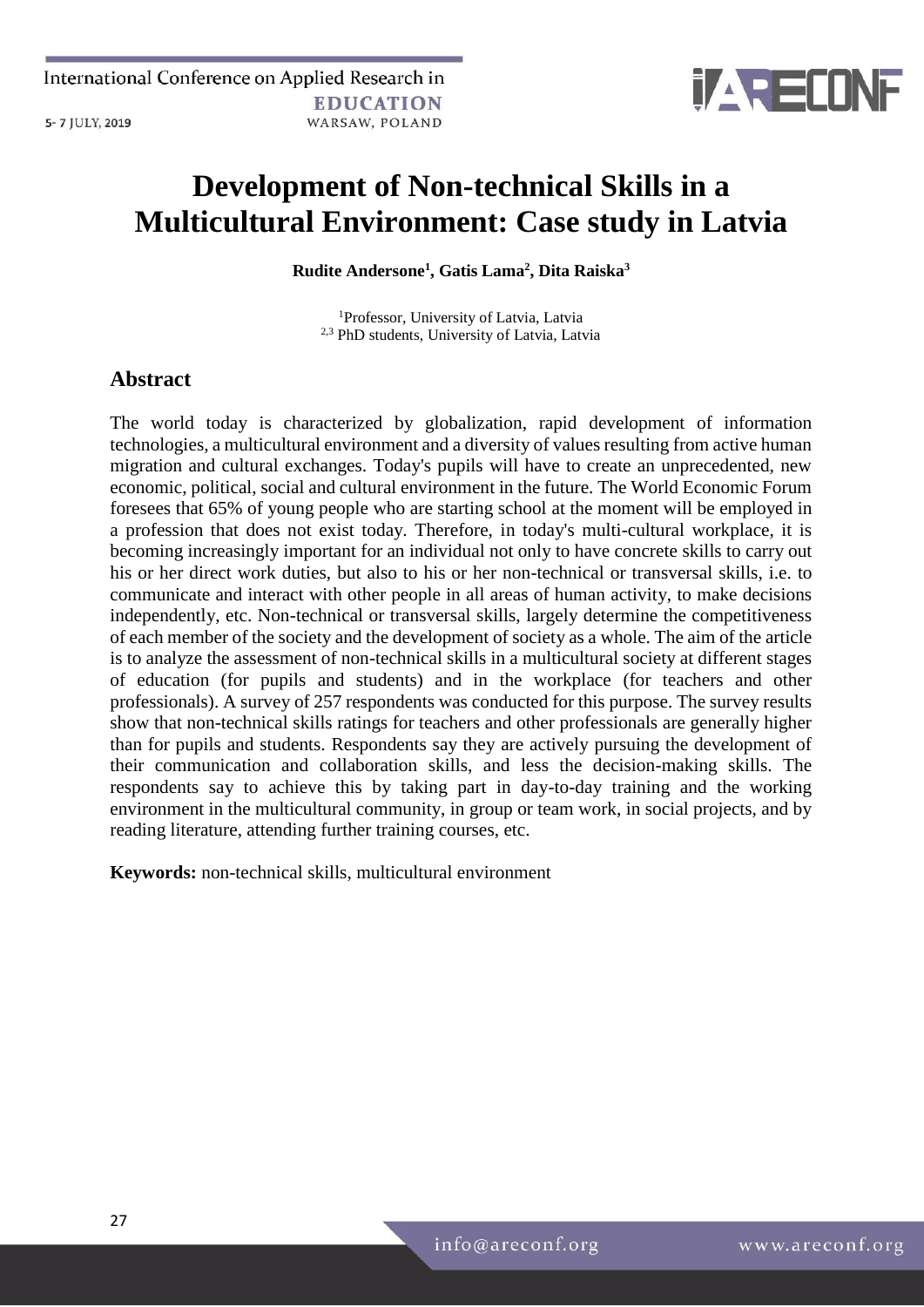

## **Introduction**

Multiculturalism is the reality of the contemporary world – there is no country, no society that the migration processes have not influenced. Thus, various racial and ethnic groups with different histories, languages, culture and religion live together within national-political borders. These days, turbulent political change processes have to be taken into account: British political advisor Robert Cooper admits that borders between postmodern countries are disappearing due to technological developments and the rapid process of globalization (Cooper, 2003).

The geopolitical processes of recent years in Latvia and the world have activated migration processes, which take place both in terms of globalization and economic and political factors, and which lead to interaction between various ethnic groups and cultures. Migration is not an unambiguous process. On one hand, it can be seen as a positive phenomenon which helps to address the demographic challenges of the beneficiary country and contributes significantly to the development of its economic and cultural processes. On the other hand, immigrants are often perceived as a burden or even threat to the recipient country, by creating too heavy a social burden and competing with locals regarding employment and changing the multicultural environment that has already developed in that particular society. The multicultural perspective provides a conceptual frame that distinguishes and highlights the complex process of diversity that prevails in society while ensuring coherence and collaboration, bringing together people with different cultural backgrounds. Over the past 20 years, multiculturalism has been recognized as a powerful tool, not only to understand groups of unfamiliar people, but also to better understand ourselves and those with whom we live and work together (Lombardo, 2016; Kokemuller, 2016).

In Latvia, due to the country's geographical location the multicultural environment and society have traditionally developed over the centuries. In 2018, the total population of Latvia was close to 2 million inhabitants of which 62.2% - Latvians, 25.2% Russians, 3.2% Belarusians, 2.2% Ukrainians, 2.1% Poles, 2.6% Roma and other nationalities. Moreover, 58153 or 3.01% were foreigners and 173 or 0,01% stateless individuals. Citizens from other countries also live in Latvia, most of whom were from neighboring countries: Russia (41894), Ukraine (3886), Lithuania (3086), Belarus (1891), Estonia (689). But the multicultural environment in Latvia is also enriched by citizens from further countries – India (767), Uzbekistan (620), Germany (426), Poland (280), UK (283), Italy (211), China (204), United States (201), Turkey (108), etc. (Central Statistical Bureau of Latvia, 2018).

Changes to the traditional multicultural environment are a challenge for education, as the need for skills that are not solely related to the specific knowledge and skills of a subject, but are transversal skills or non-technical skills, is becoming more pressing. Non-technical skills are needed in the globalized world, and particularly for its economic development, not only as the basis for mutual integration of knowledge and creative activity, but also for innovation.

The aim of the article is to analyze the assessment of non-technical skills in a multicultural society at different stages of education (for pupils and students) and in the workplace (for teachers and other professionals). A survey of 257 respondents was conducted for this purpose.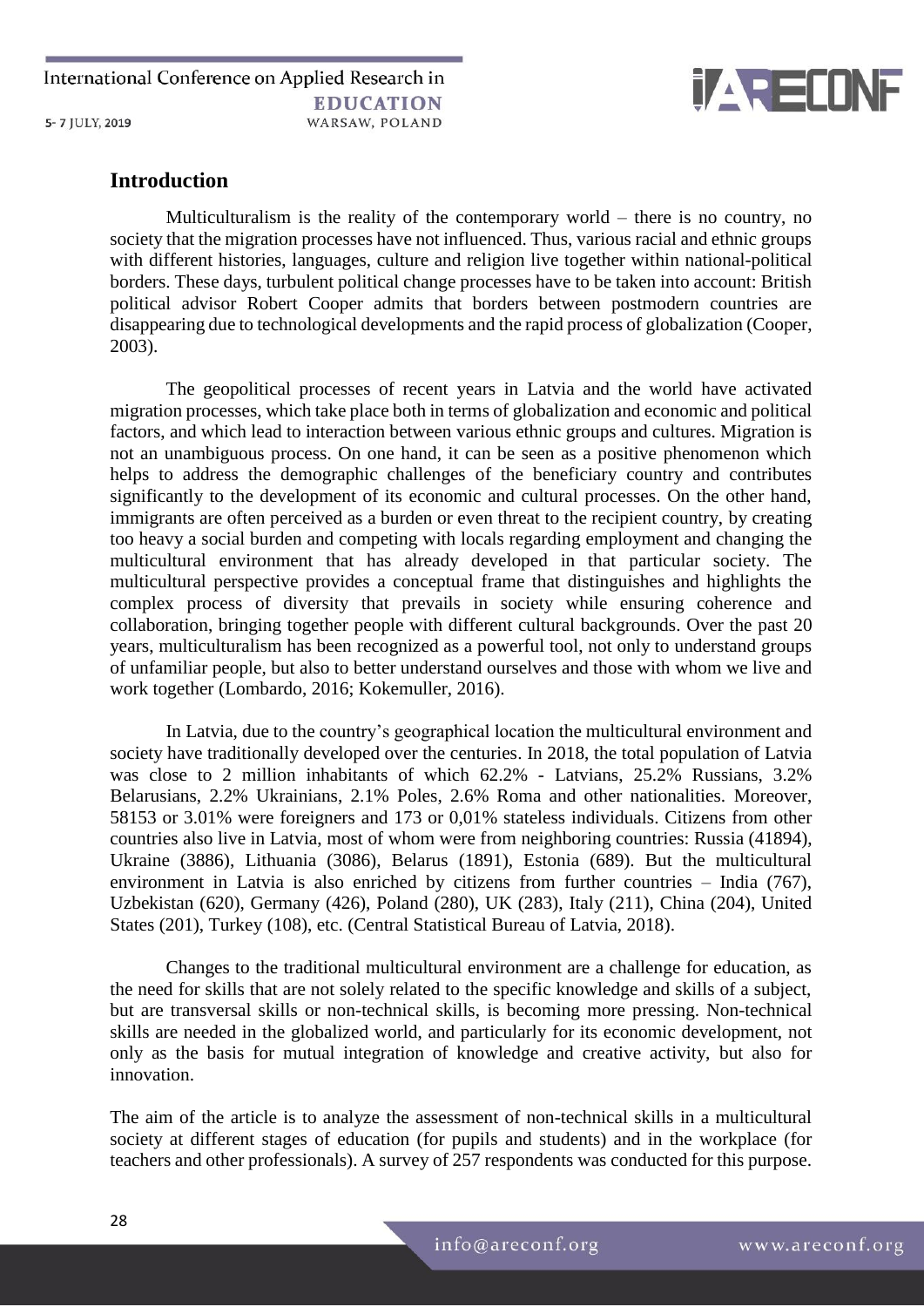

# **Methodology**

### **Non-technical skills**

Non-technical skills are defined as a set of a person's cognitive and social skills. These skills are expressed and integrated with technical or subject skills. Non-technical skills are used and manifest themselves in both day-to-day work and emergency situations (Flin at all, 2006). Analysis of accidents and routine work helps to understand how non-technical skills affect the workplace and people (Flin, Maran, 2015). Non-technical skills consist of the following skill set (Bankovics, 2017):

- decision-making skills characterized by identification of the problem, choice of solution, risk assessment;
- **the ability to cooperate in a team** characterized by transfer of information and communication, development of positive relationships, response to conflict situations;
- **the ability to assess the process and results as a whole** characterized by awareness of work or training systems, environmental awareness, and analysis of events and causation;
- **team management skills** characterized by the ability to take on initiative, compliance with standards or defined procedures, operational planning and coordination;
- **self-control skills** characterized by stress response, concentration capacity and appropriate behavior.

Whereas, Mr. Yoko (2015) defines transversal skills or non-technical skills as the following skill set:

- **critical and innovative thinking**, characterized by creativity, gumption, ingenuity, informed decision-making, reflective thinking, ability to apply knowledge;
- **interpersonal skills** characterized by presentation, communication and organizational skills, leadership, teamwork skills, cooperation, initiative, collegiality, sociality;
- **intrapersonal skills** characterized by self-discipline, enthusiasm, self-motivation, persistence, flexibility and adaptability, risk assessment, compassion, honesty, trust;
- **global citizenship** characterized by awareness, tolerance, openness, respect for diversity, intercultural understanding, capacity to deal with conflicts, civic participation, respect for the environment;
- **choice skills**, such as physical and mental health, characterized by healthy lifestyle and nutrition, empathy, self-respect, physical preparedness; or media and information literacy, characterized by the ability to obtain information from media, IT, libraries and archives, participation in democratic processes using media and IT, ability to analyses and evaluate media content etc. (Yano, Mann, 2015).

A. Ribakova, I. Millere and L. Deklava, after carrying out a study on the evaluation of the non-technical skills of operation nurses, conclude that there is a possibility of statistically significant differences between the assessment and realization of the non-technical skills of the operations nurses and surgeons' expectations, which appear in terms of work conditions, communication and teamwork. Surgeons' expectations relate to nurses' ability to exchange information, coordinate their activities with the team and plan their work by setting priorities (Ribakova, Millere, Deklava, 2014).

A. Bankovics points out that today even the skillset of an emerging ship manager does not confine itself with the ability to handle technical devices. One must be able to work with other colleagues in a multicultural environment, quickly assess the situation, think critically and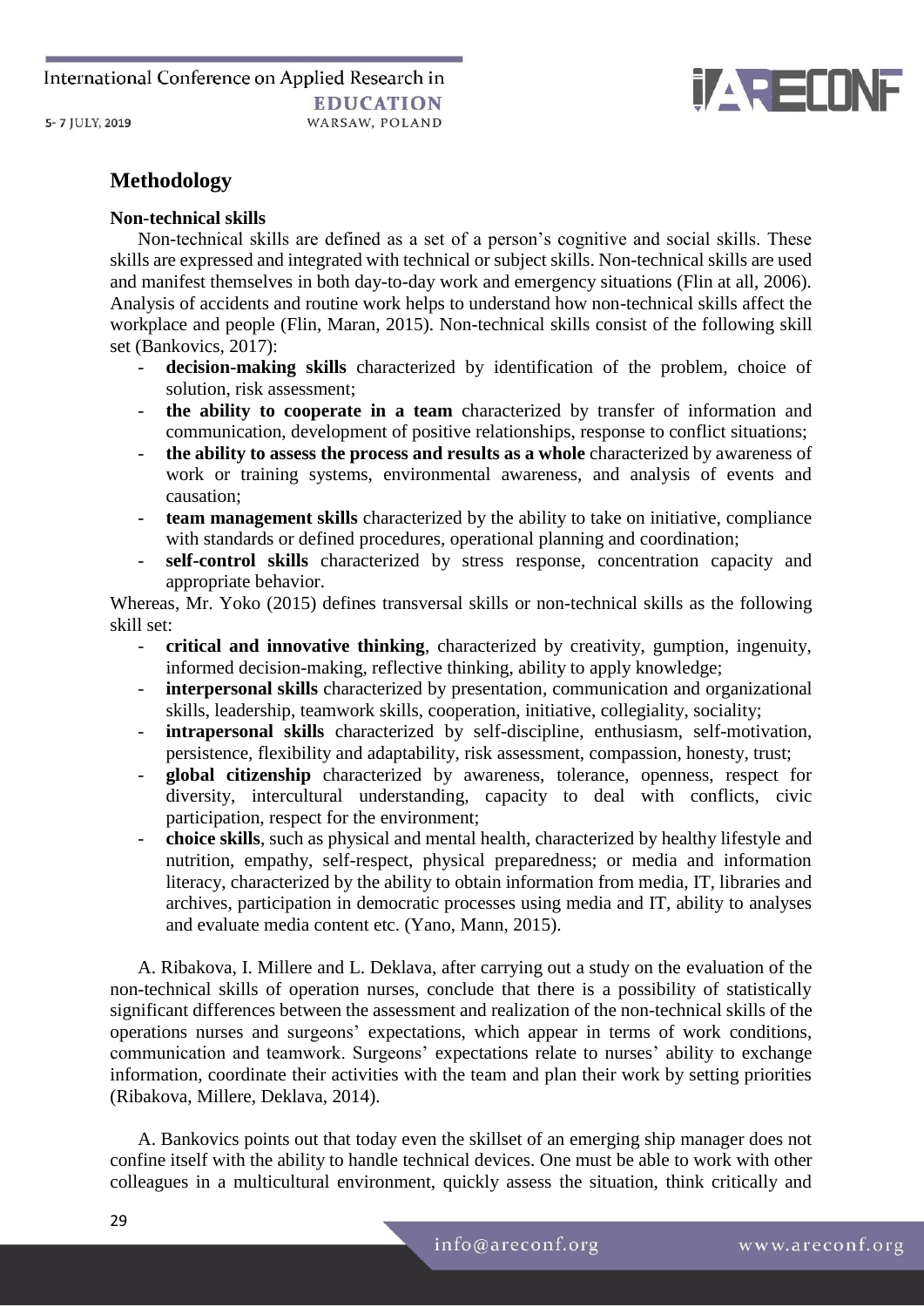

make appropriate decisions. Thus, a competent professional readiness is achieved only when the emerging ship manager is able to integrate technical knowledge and non-technical knowledge into his professional activity (Bankovics, 2017).

The acquisition of non-technical skills or transversal skills plays a major role in the educational reform in Latvia (Skola 2030), which is gradually being introduced in all levels of education from September 1st, 2019, and will result by 2023. Non-technical or transversal skills are defined as such skills, which include important cognitive, affective and social aspects of student activity, covering all human activities. Transversal skills help acquire knowledge in different contexts and through different thinking and self-guided learning techniques, thereby strengthening the linkage of new knowledge with personal experience. The use of non-technical skills or transversal skills strengthens the ability of pupils to use them independently and in a variety of situations, including complex and unpredictable ones (Skola 2030, 2018).

Essential non-technical skills or transversal skills include:

- self-awareness and self-leadership, characterized by understanding of own desires, needs and interests; the ability to manage your feelings, develop positive relationships, set realistic goals, take responsible decisions; the ability to learn and develop yourself constantly and independently; understand the process of learning;
- **thinking and creativity**, characterized by the ability to identify, analyze, assess situations and information and take appropriate action;
- **collaboration and participation**, characterized by skills to develop sustainable social habits in communication and interaction with fellow individuals, focusing on the overall, shared aim and result, the ability to negotiate, to communicate and cooperate in heterogeneous groups, and the skills to jointly address controversial and complex challenges affecting society's present, future and sustainable development without endangering future generations. and their needs;
- **digital skills** characterized by the ability to understand the role of digital technologies in the construction of reality, the ability to self-directly apply digital technologies in order to reproduce and construct knowledge and to address challenges.

On the basis of the theoretical analysis of the content of non-technical skills or transversal skills, some specific skills were selected for further research: communication skills, collaboration skills and decision-making skills.

### **Communication skills**

Communication skills are defined as the ability to address others clearly, coherently and effectively, achieving the set objective. The need for communication skills, relevance and spectrum of applications are increasing rapidly. The process of globalization and internationalization creates an increased demand for citizens who are able to communicate in a multicultural environment. Communication skills, both verbal and written, are the basis for full personal development (Rodríguez Fuentes, 2017).

These skills are developed in various dimensions. It is developed, firstly, in the acquisition of knowledge (theoretical understanding), secondly, in doing (skills and capabilities), thirdly, being (desire or attitude) and, finally, in the desire to do (motivation),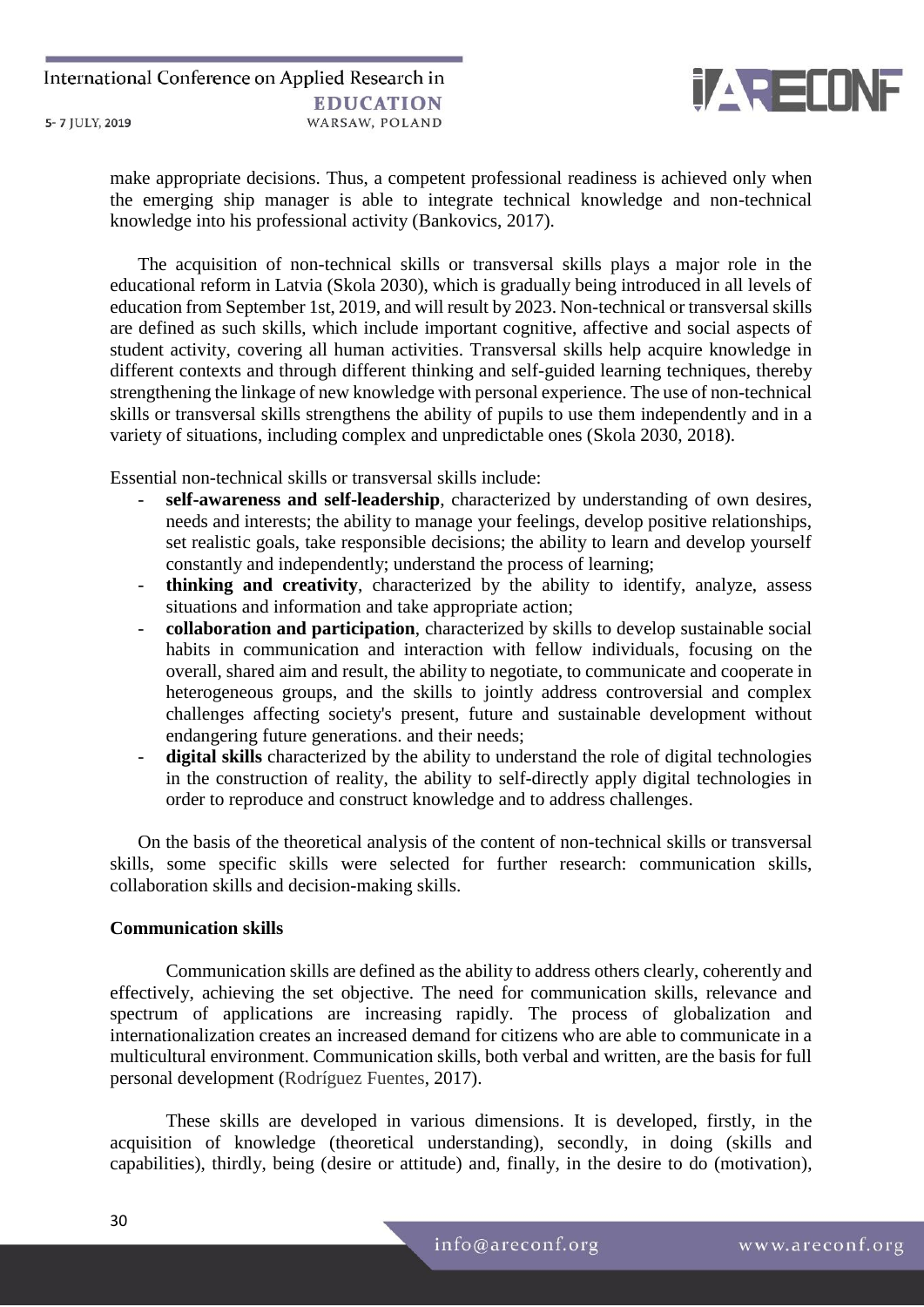

taking into account the social, cultural, spatial and temporal contexts (Rodríguez Fuentes, 2017).

As one of the goals of developing non-technical skills or transversal skills, particularly communication skills, in higher education, is to prepare a student for the role of an effective employee and a responsible citizen (Dunbar, Brooks, Kubicka-Miller, 2006) in a global environment. The importance of communication skills (for science graduates) is constantly emphasized by educators, employers and professionals in the industry (Spies, Xu, 2018).

For example, if nurses want to provide professional care, they must be able to communicate well with patients, families, doctors and other healthcare teams and representatives. Communicating with patients is the most important aspect of professional activity, each failure can have a negative impact both on patient safety and on the professional performance of a nurse and other health professionals (Liu, Wong, Xue, Xu, 2007).

Communication skills are taught various high school programs (Dunbar, Brooks, Kubicka-Miller, 2006). Oral communication, which is not only the most relevant component in communication and collaboration but also plays an important role in student academic achievements, is particularly important (Spies, Xu, 2018). Communication skills, both oral and written, contribute to the individual's integration into today's multimodal communications environment – digital and "face-to-face". Soft-skills, particularly communication skills, are considered absolutely necessary for university graduates and have a significant impact on their employment opportunities (Kaburise, 2016). The development of communication skills is also intended in the content of school curriculum.

#### **Decision-making skills**

Making a decision is a choice between multiple options and is considered a cognitive process. While decision-making skills can be developed at different ages, independent decision-making skills are developing particularly at a young age (Truong, Hallinger, Sanga, 2016). Child decision-making strategies are far more inefficient than for young adults and adults. The child's decision-making skills are most fundamentally affected by the lack of ability to distinguish priorities, important and unimportant questions (Nicolaou, Korfiatis, Evagorou, Constatinou, 2009).

Decision-making is complex and is not possible to achieve without advanced troubleshooting skills and critical thinking. A key prerequisite for decision-making skills is the ability to judge the causes, consequences, benefits and disadvantages of the problem, and the ability to seek different alternatives. The inquiry-based learning environment is considered appropriate for the development of decision-making skills (Nicolaou, Korfiatis, Evagorou, Constatinou, 2009).

Decision-making is the most significant skill in the study process and career selection. It is one of the most important prerequisites and core components in the implementation of sustainable education (Gresch, Hasselhorn, Bogeholz, 2013).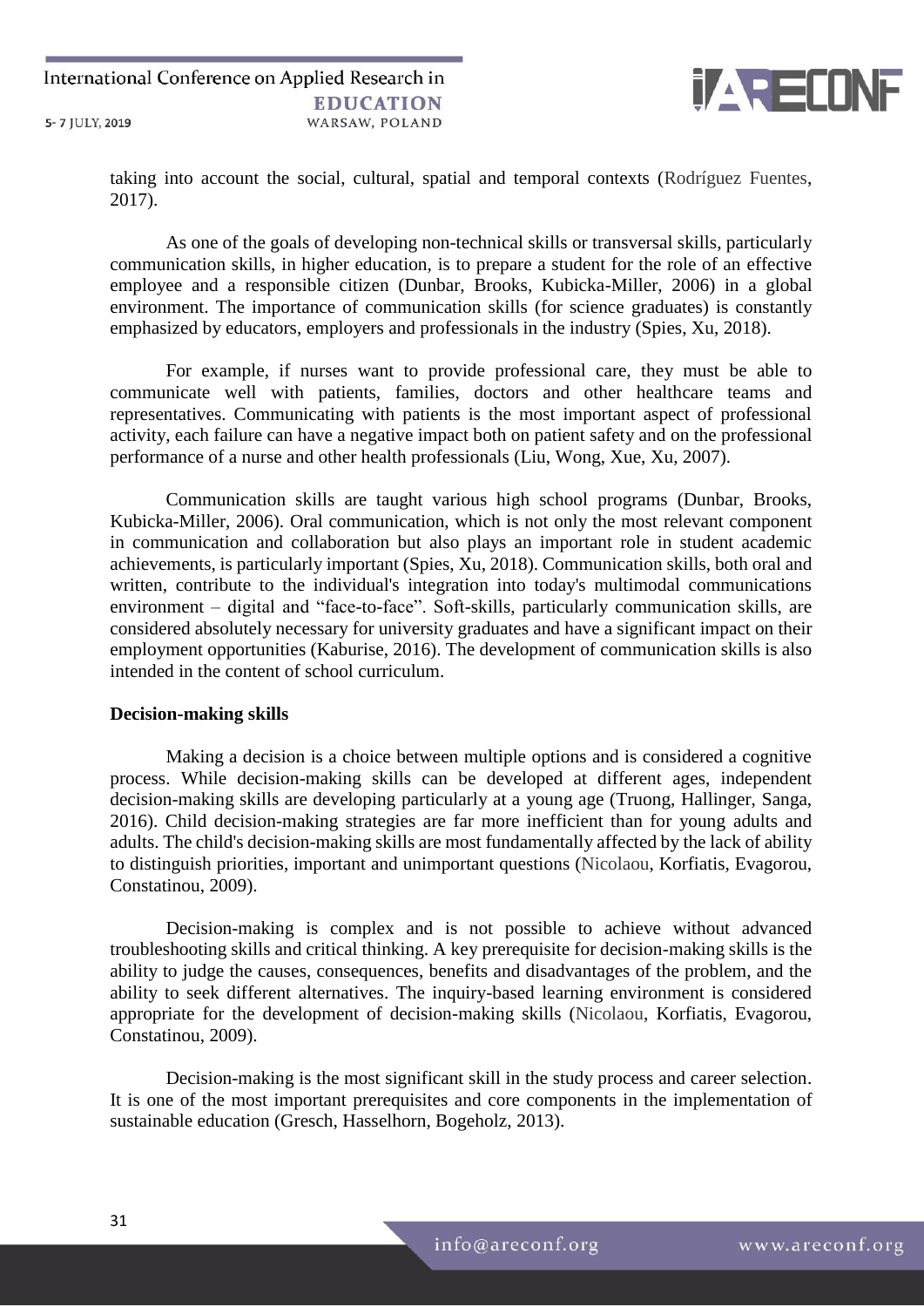

The role, skills, knowledge, experience and nature of the individual should be mentioned among the factors affecting decision-making (Truong, Hallinger, Sanga, 2016). The decision-making situation often consists of various options that can be identified before decisions are taken (Gresch, Hasselhorn, Bogeholz, 2013). The ability to decide is particularly important and complex in extreme and unpredictable situations. As the environment becomes more multicultural, decision-making factors, such as the informative base for decision-making, are also changing. This significantly complicates decision-making and reiterates the need for this skill.

### **Collaboration skills**

For collaboration to take place, there has to be motivation and space for development. Collaboration is characterized by the joint objectives and capacity of the participants to operate at a similar level of development (Oliveira, Tinoca, Pereira, 2011). As the global environment changes rapidly, digital platforms have become particularly important in recent years, particularly social networks, which provide collaboration opportunities and create the demand for collaboration skills. The everyday use of collaboration skills in the physical environment has been complemented by the use of these skills digitally, cooperating for both educational purposes and as part of professional activity. Developed networking skills, maintaining a collaboration relationship and the ability to make joint team decisions, is seen as an essential skill in order to be prepared for the challenges of the 21st century. This type of collaboration skills is considered to be an essential learning outcome (Khlaisang, Mingsiritham, 2016). In order to develop these skills, pupils and students should engage in international group work and work together through via digital platforms, enabling them to develop collaboration skills working closely with students and pupils from other countries and nationalities (Oliveira, Tinoca, Pereira, 2011).

Although collaboration skills in the digital environment are a challenge of this century, the development of these skills can also be promoted in the traditional learning environment, using such methods as group work. collaboration through intensive interaction and communication is an important element of group work (Khlaisang, Mingsiritham, 2016). This form of work is effective; teachers of higher education specifically stress the role and effectiveness of small groups in improving collaboration skills. However, in spite of the experience of well-endowed group work, some students do not change attitudes regarding group work and continue to prefer individual work instead (Bernier, Stenstrom, 2016). Collaboration skills are best developed by long-term projects with far more opportunities to develop these skills, particularly projects that are fully structured by students (Moore, 2016).

H. Lee, J. Janssen and T. Wubbels, by applying grounded theory, identified three common barriers to collaboration: lack of pupil or student collaboration skills, "free-ridding" and friendship (Lee, Janssen, Wubbels, 2017).

A large proportion of employers believe that an employee must have excellent collaboration skills to perform their duties (Sugar, Hoard, Brown, 2012). The ability to communicate orally is an essential component of collaboration skills in the workplace (Spies, Xu, 2018). In the multicultural community, awareness and openness, tolerance and respect for have become a necessary prerequisite for collaboration.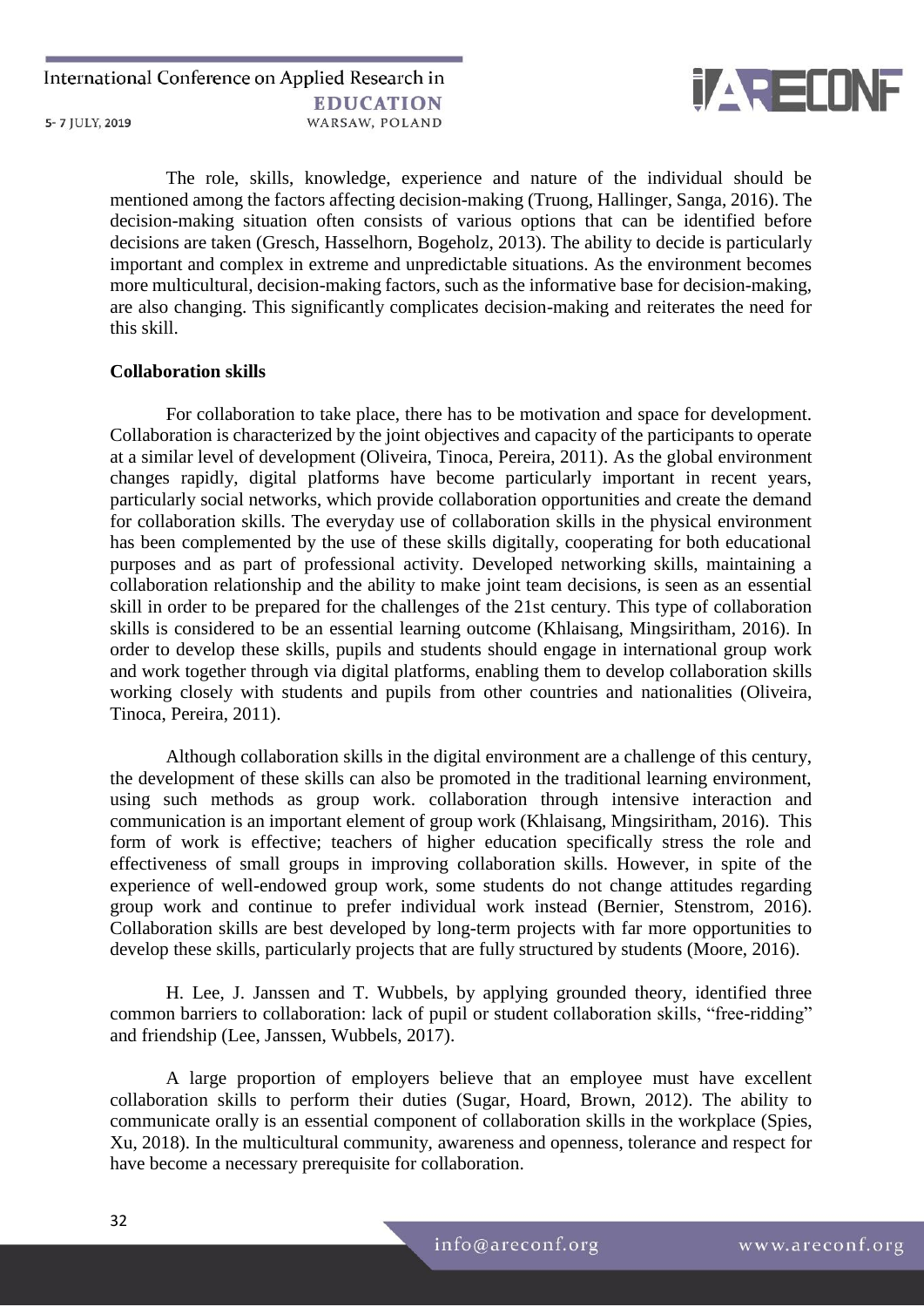

In order to explore how pupils, students, teachers and other professionals assess their personal communication, decision-making and collaboration skills and intentionally develop these set of skills in the multicultural modern society, a survey with 70 pupils, 107 students, 11 teachers and 69 other professionals (a total of 257 respondents) was conducted in April and May, 2019.

### **Results and Discussion**

Results of the empirical study show that all groups of respondents (pupils, students, teachers and other professionals) assess their non-technical or transversal skills to communicate, make decisions and collaborate as good and very good (see Figure 1). Moreover, ratings for communication and collaboration do not differ significantly. Meanwhile, decisionmaking skills are considered of poorer strength. Thus, a problem emerges that requires further research, because for collaboration one needs not only fluent communication, but also adequate decision-making skills. On the other hand, efficient collaboration enables the group to make better decisions than each person individually (Surowiecki, 2005). Every individual needs to make various decisions every day. First of all, how to choose partners or how to participate in existing teams, how to implement this collaboration in the global multicultural environment, how to choose the best ways of gathering the necessary information, how to analyze and use it, etc.

*Figure 1. Communication skill, Collaboration skill, Decision making skill*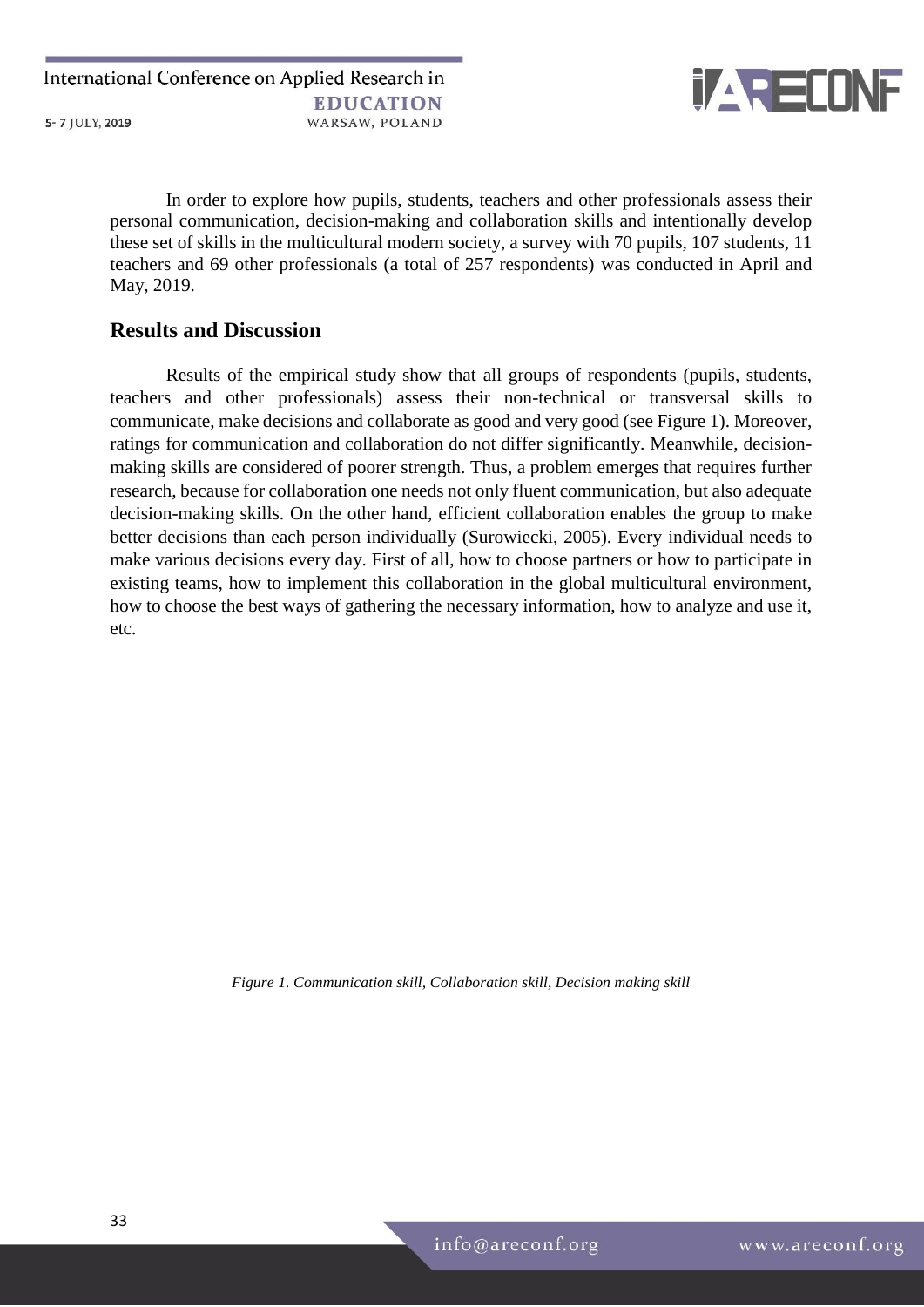

5-7 JULY, 2019



In a more detailed analysis of the assessment of non-technical skills or transversal skills for each group of respondents, some differences may be observed. For example, only teachers assess their communication skills as good and very good - 100% (see Figure 2). It may be linked to the nature of their work, as communication skills for teachers are essential and applied day-to-day. Thus, perhaps in a way of teachers may have the greatest experience regarding the application of communication skills in today's multicultural environment.



Other groups of respondents show different results. One of most surprising findings is that students assess their communication skills as sufficient (16%) and weak (5%), while 14% pupils assess the same skill as sufficient and as weak  $-3\%$  or 1 pupil. This may be due to the organisation of the learning process, where presently due to rapid intrusion of technology in

*Figure 2. Communication skills*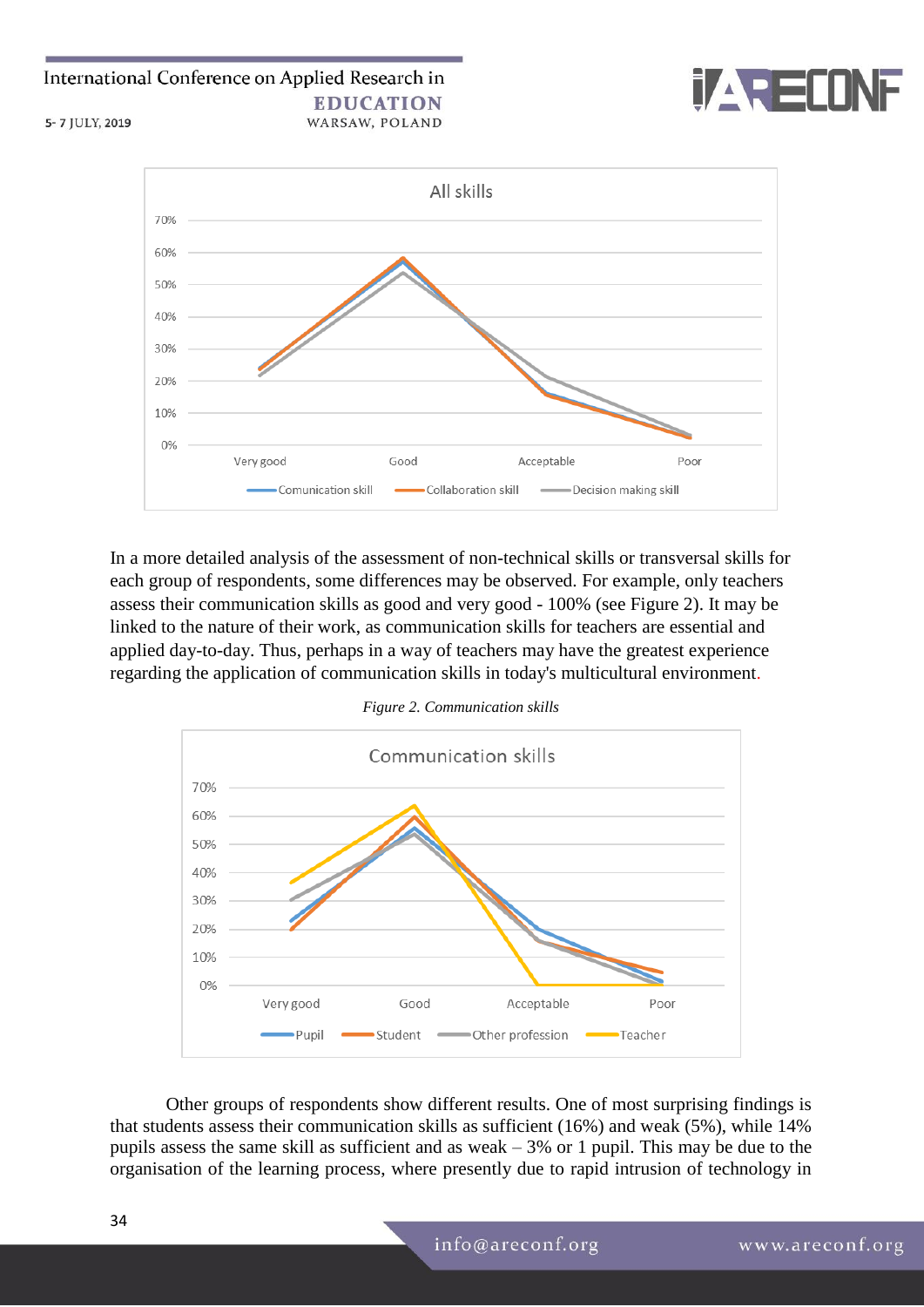

universities, colleges and schools, pupils and students are pressed to work more on the web and e-platforms, and communicate face-to-face far less, moreover, they are given fewer opportunities to speak in group work and publicly in audiences or classes. This requires deeper research.

In the meantime, 16% of other professionals have assessed their communication skills as satisfactory. None have assessed this particular skill as weak. This self-evaluation may be linked to the diversity of these professions and job responsibilities in today's multi-cultural environment, where conditions for the use of communication skills do not always exist.

Teachers and other professionals assess their personal decision-making skills similarly: from very good to satisfactory (see Figure 3). Moreover, none of them are judged as weak. Other 87% of other professionals rank their decision-making skills as good and very good, while teachers – 91%. Active professional activity in any profession requires decisions to be taken both individually and in collaboration with groups or teams, thus contributing to the decision-making experience of each employee in the diverse multi-cultural working environment.





Meanwhile, 11% of pupils and 4% of students assess their decision-making skills as weak. Only 30% of pupils and 22% of students rank their decision-making skills as satisfactory. This is in line with the study conducted in schools by M. Balode where she concludes that a teacher applies leadership and takes responsibility regarding anything in a classroom and doesn't share it with pupils, thus not contributing to the pupils' decision-making experience. The school objectives and teaching methods are chosen by the teacher, and pupils have the option to choose their own ways of solving tasks, but the teacher's techniques dominate (Balode, 2016). The situation may be altered in the teaching and learning process by choosing more methods, tasks, problems where pupils and students must choose the appropriate means of solution and implement them without supervision. Teachers need to accept the diversity of problem solutions. Educational establishments bring together individuals representing different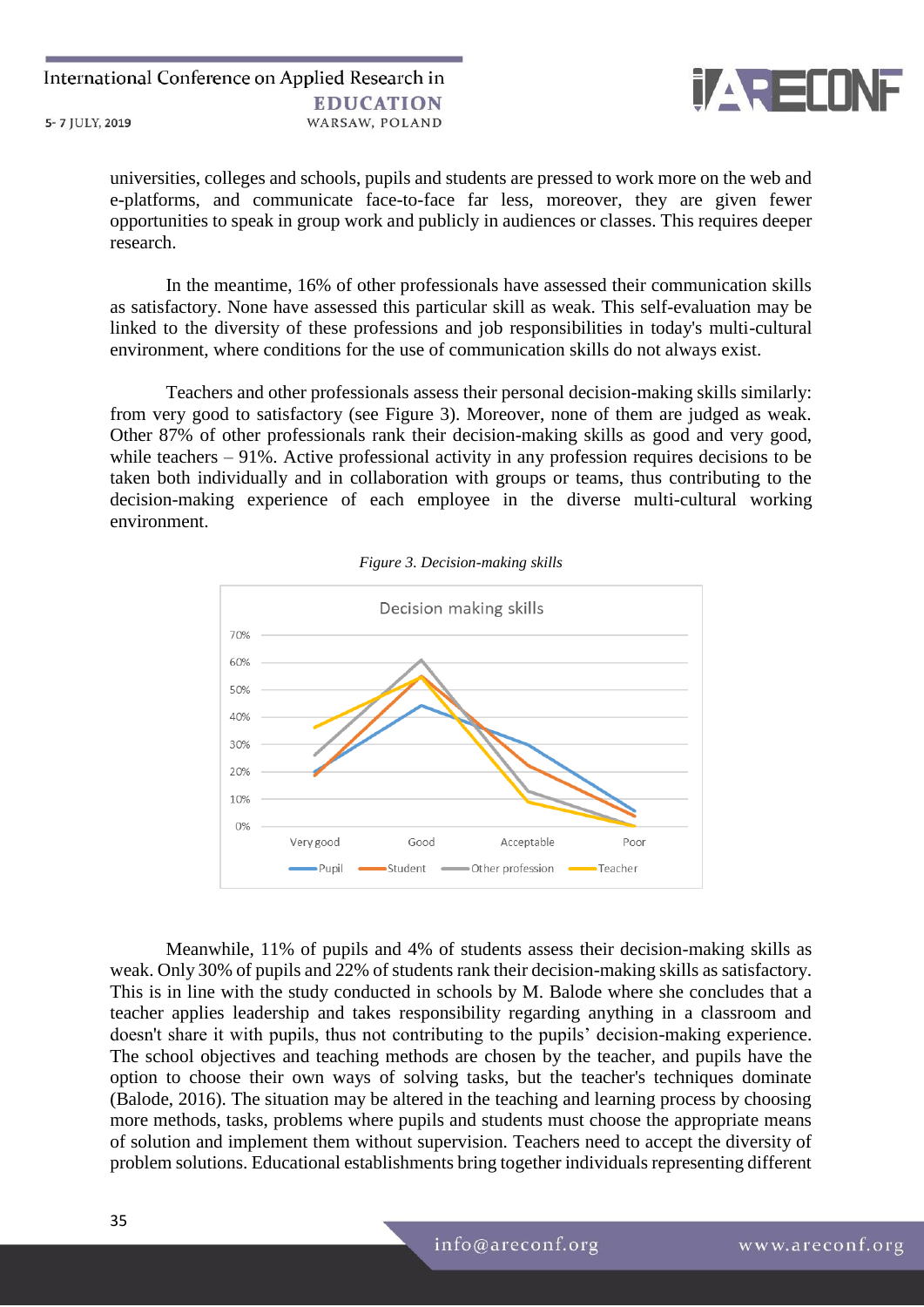

cultures. This diversity merely enriches the experience of every member, enhances his or her decision-making skills.

76% of pupils and 78% of students assess their collaboration skills as good and very good. Thus, ¾ of modern young people are able to interact with others in different areas of human activity, which is important in today's globalized world. However, 8% of pupils and 3% of students admit that their collaborative skills are weak. Therefore, teachers should seriously reflect on how to make more use of a set of techniques in the learning process that requires the collaboration of pupils or students. Any skill may be improved with frequent use. Collaboration skills are not an exception in this respect.

Both teachers and other professionals have not assessed their collaborative skills as weak. 72% of teachers and 87% of other professions rank their collaborative skills as good and very good. It is a feature of the modern workplace in a multi-cultural society where there is a need for continuous mutual collaboration.



*Figure 3. Collaboration skills*

The acquisition of transversal or non-technical skills takes place during day-to-day in a learning environment and workplace in today's multi-cultural society. As with any skill, one is more successful in developing these skills if it is done purposefully. In the study, 62% of pupils and students respond that they develop their communication, decision-making and collaboration skills consciously (see Figure 4). The same is dome by 42% of other professionals, but only 36% of teachers. This may be due to the fact that teachers use these skills as part of their day-to-day work; by constantly applying them they develop the skill and also develop a certain experience in the use of these skills, feeling that they freely manage the skill. However, a risk lies in the changing multicultural environment and globalizing the world – altering learning and technology habits of the new generation may mean that the experience of the use of non-technical or transversal skills of teachers may not meet the needs of today's world. Therefore, further research is needed regarding this problem.

*Figure 4. Deliberately developed skills*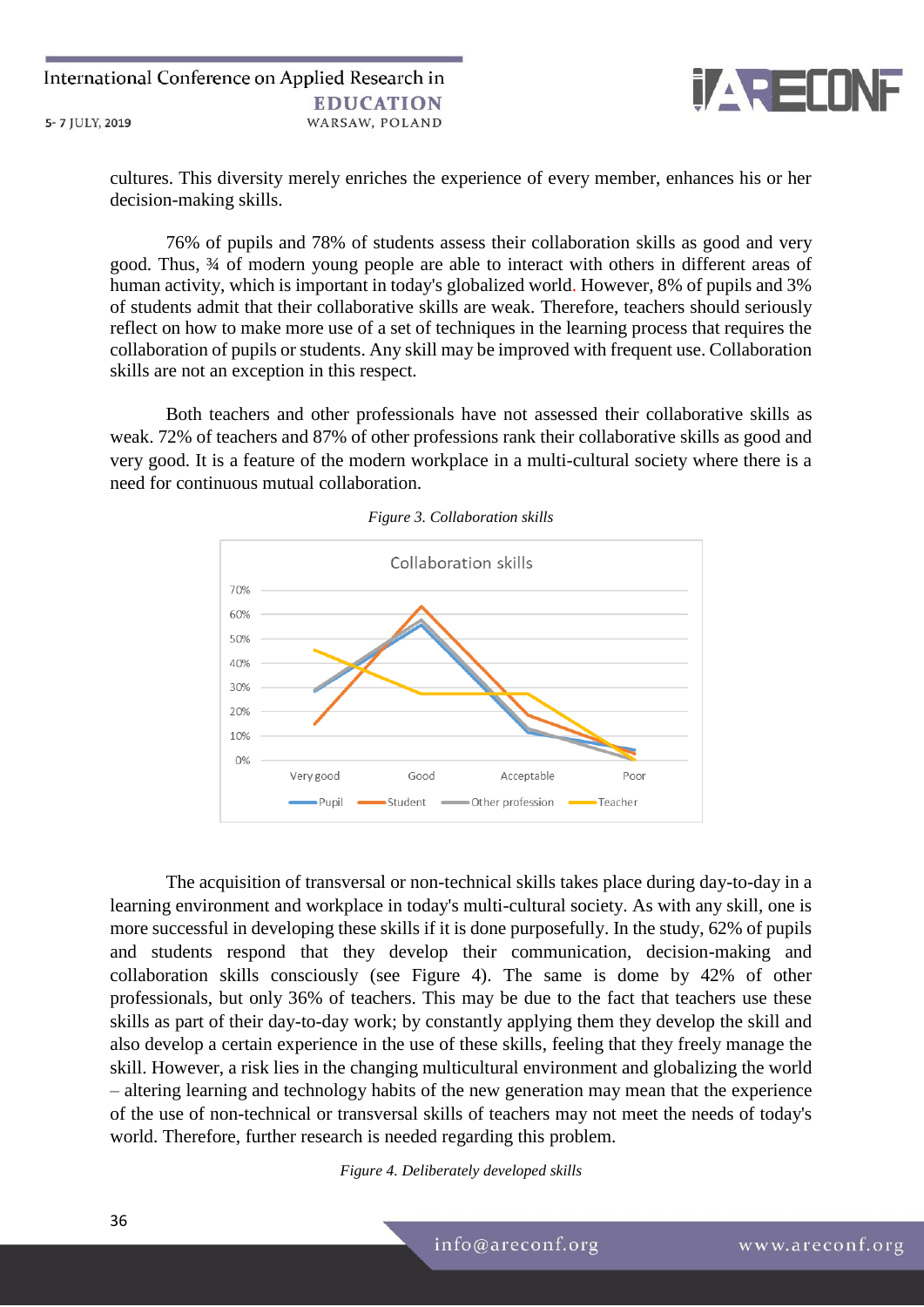



By analyzing the methods used by pupils, students, teachers and other professionals to deliberately develop their communication, decision-making and collaboration skills, as demonstrated by the free response of the survey, it could be concluded that pupils mostly use active communication with other people, participate in group work, various seminars, even at school conferences, tend to make self-decision decisions as often as possible, etc.

Students most often use daily communication for the purposes of informed development of these skills by learning special courses/articles, reading books that provide knowledge used day-to-day and in the study process, preparing presentations, engaging in social events, managing group or team work, etc.

Teachers point out the deliberate development of their skills to communicate, make decisions and collaborate in day-to-day work. In turn, other professionals deliberately develop these skills by attending further training courses.

### **Conclusion**

Today's multi-cultural environment consists not only of traditional ethnic and cultural groups, but also groups affected by migration processes. In such a contemporary multicultural environment, the non-technical or transversal skills of each individual are increasingly important, contributing to the use of knowledge in a variety of life situations where people compete among others not only with professional skills but also with character traits and nontechnical skills.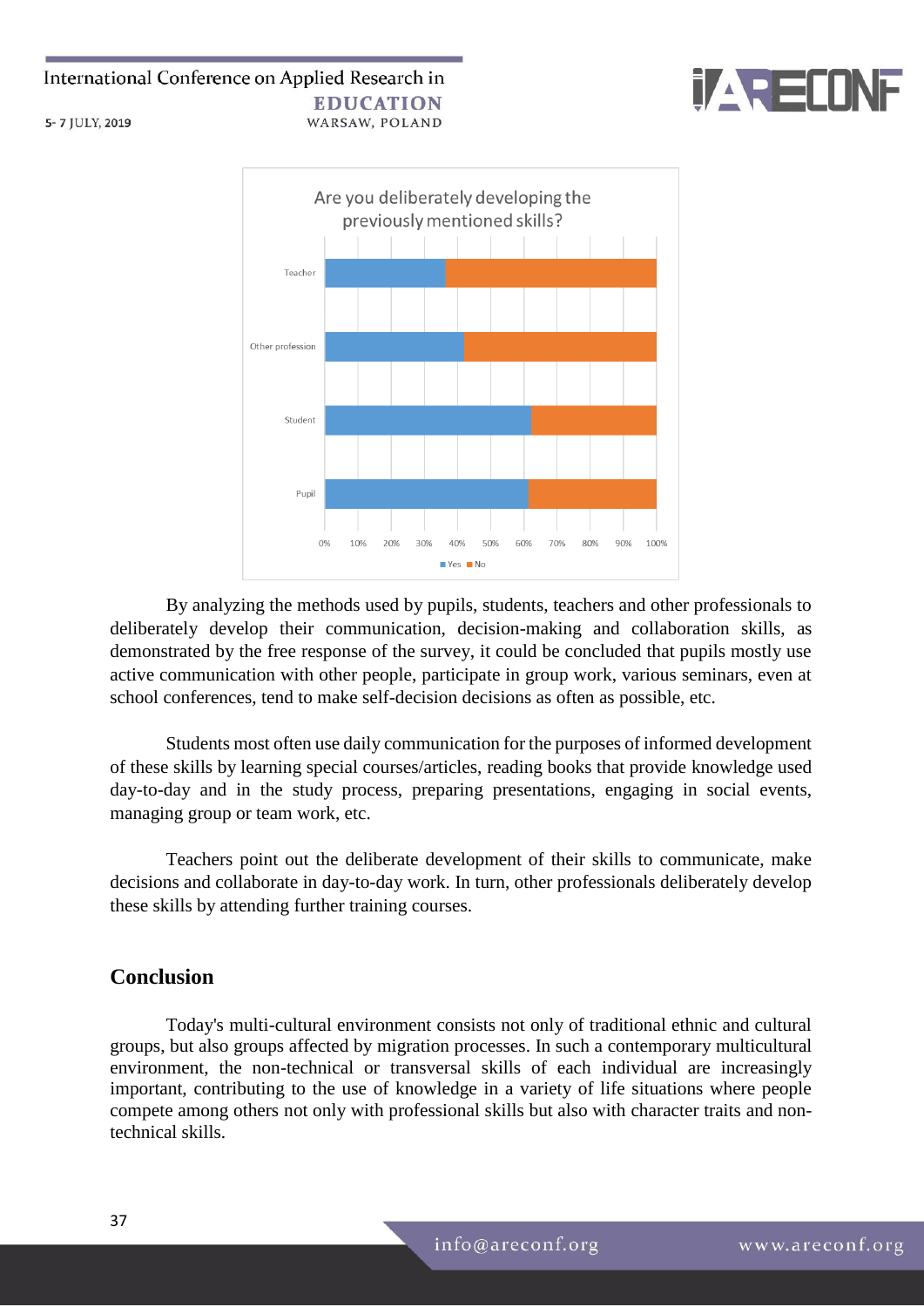

Non-technical skills or transversal skills contain skills that are important in today's multi-cultural environment, such as communication, decision-making and collaborative skills. Pupils, students, teachers and other professionals generally assess their personal communication, decision-making and collaboration skills as good and very good.

The study results indicate that the development of non-technical skills takes place throughout the lifetime from the school bench to the workplace. Pupils and students do not assess their personal non-technical skills or transversal skills highly, but deliberately develop them through learning, through cooperation with others, in the performance of work duties, etc., adults assess their communication, decision-making and collaboration skills higher.

However, the study has highlighted a number of problems that need to be addressed in future studies.

- 1) 21% of students and 17% of pupils have assessed their communication skills as satisfactory and weak. This may be linked to the organization of the learning and study process, where more time should be devoted directly to communication between pupils and students, presentation, debate in the multicultural environment, etc.
- 2) Only 59% of pupils have assessed their decision-making skills as good or very good, while 11% feel they are weak. At the same time, 91% of teachers value their decisionmaking skills as good and very good. Students deliberately seek to develop their decision-making skills by performing them as often as possible. Therefore, teachers should create more learning situations where pupils need to take their own decisions by choosing their own troubleshooting techniques, targeting their learning habits, etc.
- 3) 24% of pupils and 22% of students assess their personal collaboration skills as satisfactory and weak, but only 9% of teachers value them as satisfactory. A certain contradiction appears. The learning process should provide an equal space for collaboration for both teachers and pupils and students, jointly developing collaboration experiences in today's multi-cultural environment. The results of the study show a slightly different scene. In practice, teachers are more likely to regard collaboration as managing pupil or student learning. Teachers recognize that collaborative skills are developed mainly in the working environment, while pupils and students are deliberately developing them into groups or teams, involving different social projects, etc. They understand that collaborative skills will be needed in further professional activities, which will be heavily influenced by globalization processes, by the increasing development of multi-cultural societies.

### **References**

[1] Balode, M. (2016). Partnership between Teacher and Secondary School Student through Learning Mathematics. *SOCIETY. INTEGRATION. EDUCATION*. Proceedings of the International Scientific Conference. Volume II, pp. 24 – 33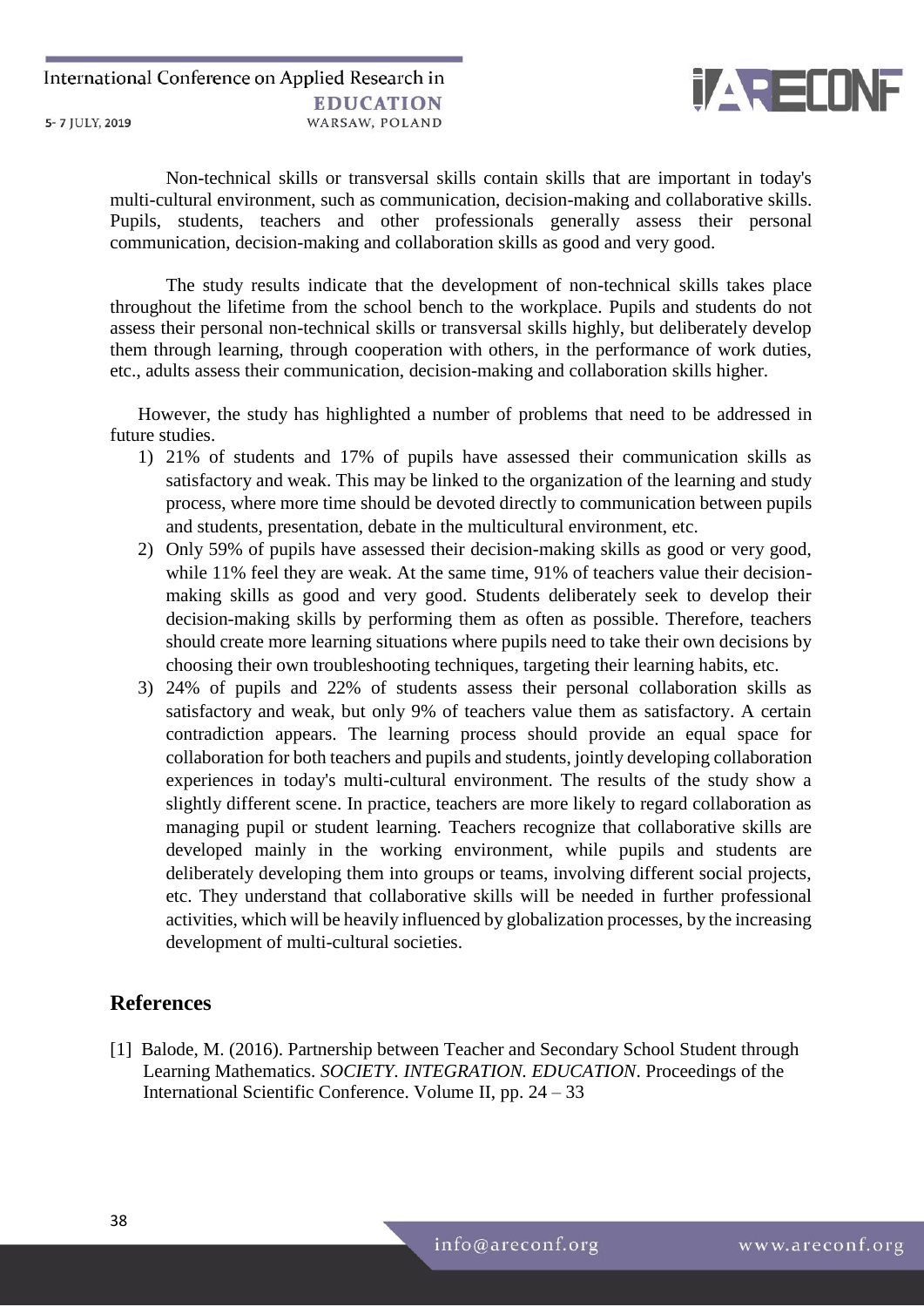

- [2] Bankovičs, A. (2017). *Topošo kuģu vadītāju netehnisko prasmju apguves process jūrniecības augstskolā*. *Promocijas darbs*. Available: [https://dspace.lu.lv/dspace/bitstream/handle/7/45956/298-61285-](https://dspace.lu.lv/dspace/bitstream/handle/7/45956/298-61285-Bankovics_Arnis_ab17315.pdf?sequence=1&isAllowed=y) Bankovics Arnis ab17315.pdf?sequence=1&isAllowed=y
- [3] Bernier, A., Stenstrom, C. (2016). Moving from chance and "chemistry" to skills: Improving online student learning outcomes in small group collaboration. *Education for Information*, 32(1), pp. 55–69.
- [4] Central Statistical Bureau of Latvia. (2018). *Demography 2018. Collection of Satatistics.* Riga: Central Statistical Bureau of Latvia
- [5] Cooper, R. (2003). *The Breaking of Nations. Order and chaos in the twenty-first century.* London: Atlantic Books
- [6] Dunbar, N., E., Brooks, C., F., Kubicka-Miller,T. (2006). Oral Communication Skills in Higher Education: Using a Performance-Based Evaluation Rubric to Assess Communication Skills. In *Innovative Higher Education*. 44 (2), pp.3 - 115
- [7] Flin, R., Martin, L., Goeters, K. M., Hörmann, H. J., Amalberti, R.,Valot, C., Nijhuis, H. (2003). *Development of the NOTECHS (non-technical skills) system for assessing pilots' CRM skills*. Ashgate Publishing.
- [8] Flin, R., Maran, N. (2015). *Basic concepts for crew resource management and nontechnical skills.* Industrial Psychology Research Centre, University of Aberdeen, King's College, Old Aberdeen; Department of Anaesthetics, Royal Infirmary of Edinburgh.
- [9] Gresch, H., Hasselhorn, M., Bögeholz, S. (2013). Training in Decision-making Strategies: An approach to enhance students' competence to deal with socio-scientific issues*. International Journal of Science Education,* 35(15), pp. 2587–2607.
- [10] Kaburise, P. (2016). Improving soft skills and communication in response to youth unemployment. *International Journal of African Renaissance Studies - Multi-, Inter-and Transdisciplinarity*, 11(2), pp. 87–101.
- [11] Khlaisang, J., Mingsiritham, K. (2016). Engaging Virtual Learning Environment System to Enhance Communication and Collaboration Skills among ASEAN Higher Education Learners. *International Journal Of Emerging Technologies In Learning* (IJET), 11(04), pp. 103-113.
- [12] Kokemuller, N. (2016). *The Definition of Multicultural in the Workplace.* California, US. Available<http://smallbusiness.chron.com/definition-multicultural-workplace-15469.html>
- [13] Le, H., Janssen, J., Wubbels, T. (2017). Collaborative learning practices: teacher and student perceived obstacles to effective student collaboration. *Cambridge Journal of Education*, 48(1), pp. 103–122.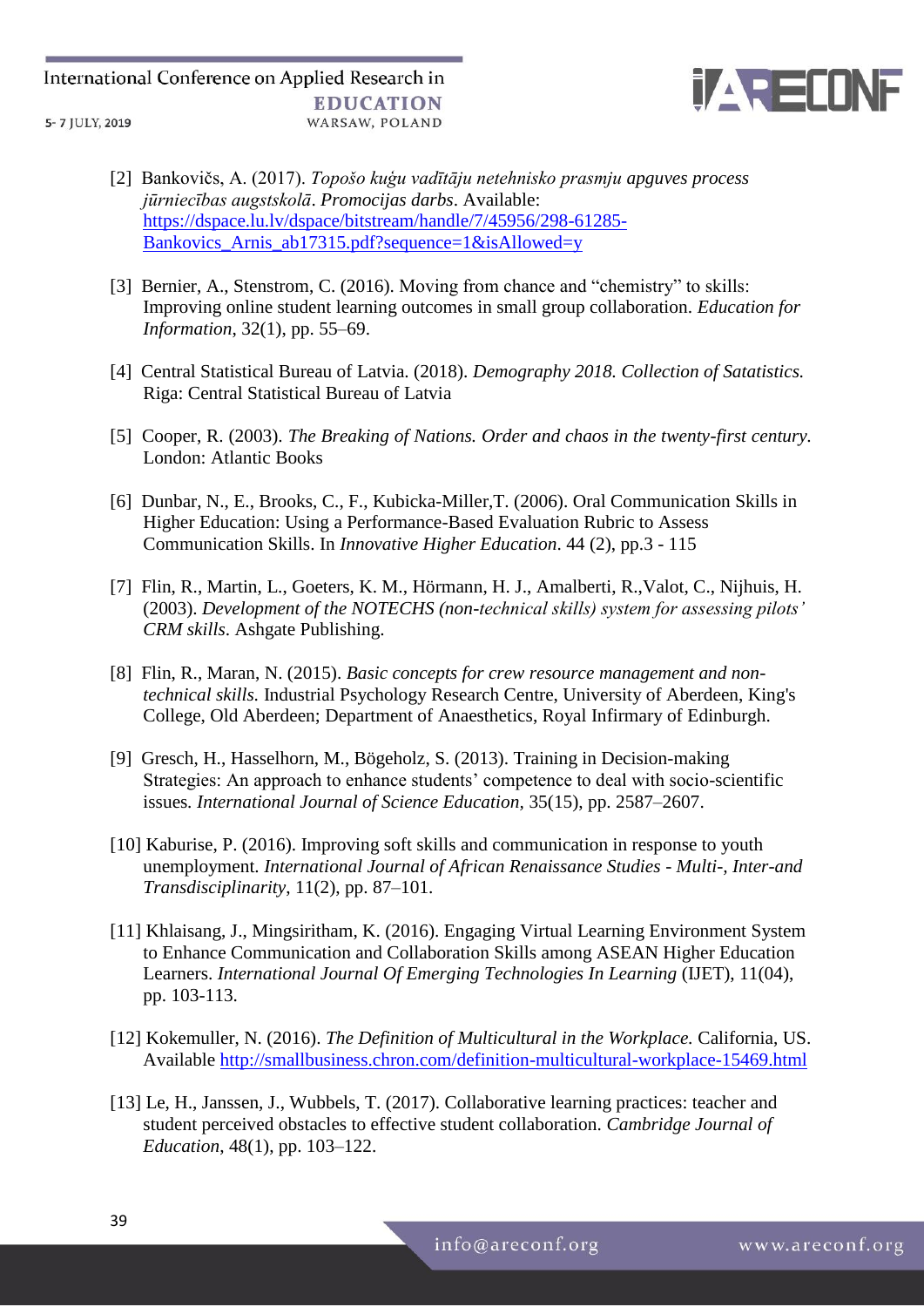

- [14] Liu, J.-E., Mok, E., Wong, T., Xue, L., Xu, B. (2007). *Evaluation of an integrated communication skills training program for nurses in cancer care in Beijing, China*. Nursing research, 56(3), pp. 202-209.
- [15] Lombardo, J. (2016). *Cultural Diversity in the Workplace: Definition, Trends & Examples*. Mountain View, Canada. Available [http://study.com/academy/lesson/cultural](http://study.com/academy/lesson/cultural-diversity-in-the-workplace-definition-trends-examples.html)[diversity-in-the-workplace-definition-trends-examples.html](http://study.com/academy/lesson/cultural-diversity-in-the-workplace-definition-trends-examples.html)
- [16] Moore, C. (2016). The Future of Work: What Google Shows Us About the Present and Future of Online Collaboration. *TechTrends*, 60(3), pp. 233–244.
- [17] Nicolaou, C. T., Korfiatis, K., Evagorou, M., Constantinou, C. (2009). Development of decision‐ making skills and environmental concern through computer‐ based, scaffolded learning activities. *Environmental Education Research*, 15(1), pp. 39–54.
- [18] Oliveira, I., Tinoca, L., Pereira, A.(2011). Online group work patterns: How to promote a successful collaboration, *Computers & Education* 57 (2011), pp. 1348–1357.
- [19] Ribakova, A., Millere, I., Deklava, l. 2014. Operāciju māsu netehnisko prasmju izvērtējums. *Politiskās, ekonomiskās, sociālās un tiesiskās sistēmas transformācijas Latvijā un pasaulē*. Riga: Stradina University of Riga. Available: [https://www.rsu.lv/sites/default/files/imce/Zin%C4%81tnes%20departaments/zinatniskas](https://www.rsu.lv/sites/default/files/imce/Zin%C4%81tnes%20departaments/zinatniskas_konferences/2014/8sekcija/Operaciju_masu_netehnisko_prasmju_izvertejums.pdf) [\\_konferences/2014/8sekcija/Operaciju\\_masu\\_netehnisko\\_prasmju\\_izvertejums.pdf](https://www.rsu.lv/sites/default/files/imce/Zin%C4%81tnes%20departaments/zinatniskas_konferences/2014/8sekcija/Operaciju_masu_netehnisko_prasmju_izvertejums.pdf)
- [20] Rodríguez Fuentes, A., Ayllón Blanco, M. F., Gallego Ortega, J. L., Gómez Pérez, I. A. (2017). The Communication Skills of Future Teachers during their Initial Training. *Multidisciplinary Journal of Educational Research*, 7(1), pp. 88-118.
- [21] Skola 2030 (2018) *Izglītība mūsdienīgai lietpratībai: mācību satura un pieejas apraksts*. Available: <https://domaundari.lv/cepure/Macibu%20satura%20un%20pieejas%20apraksts.pdf>
- [22] Spies, T. G., Xu, Y. (2018). Scaffolded Academic Conversations: Access to 21st-Century Collaboration and Communication Skills. *Intervention in School and Clinic*, 54(1), pp. 22–30.
- [23] Sugar, W., Hoard, B., Brown, A., Daniels, L. (2012). Identifying Multimedia Production Competencies and Skills of Instructional Design and Technology Professionals: An Analysis of Recent Job Postings. *Journal of Educational Technology Systems*, 40(3), pp. 227–249.
- [24] Surowiecki., J. (2005). *The Wisdom of Crowds*. New York: Anchor Books
- [25] Truong, T. D., Hallinger, P., Sanga, K. (2017). Confucian values and school leadership in Vietnam: Exploring the influence of culture on principal decision making. *Educational Management Administration & Leadership*, 45(1), pp. 77–100.